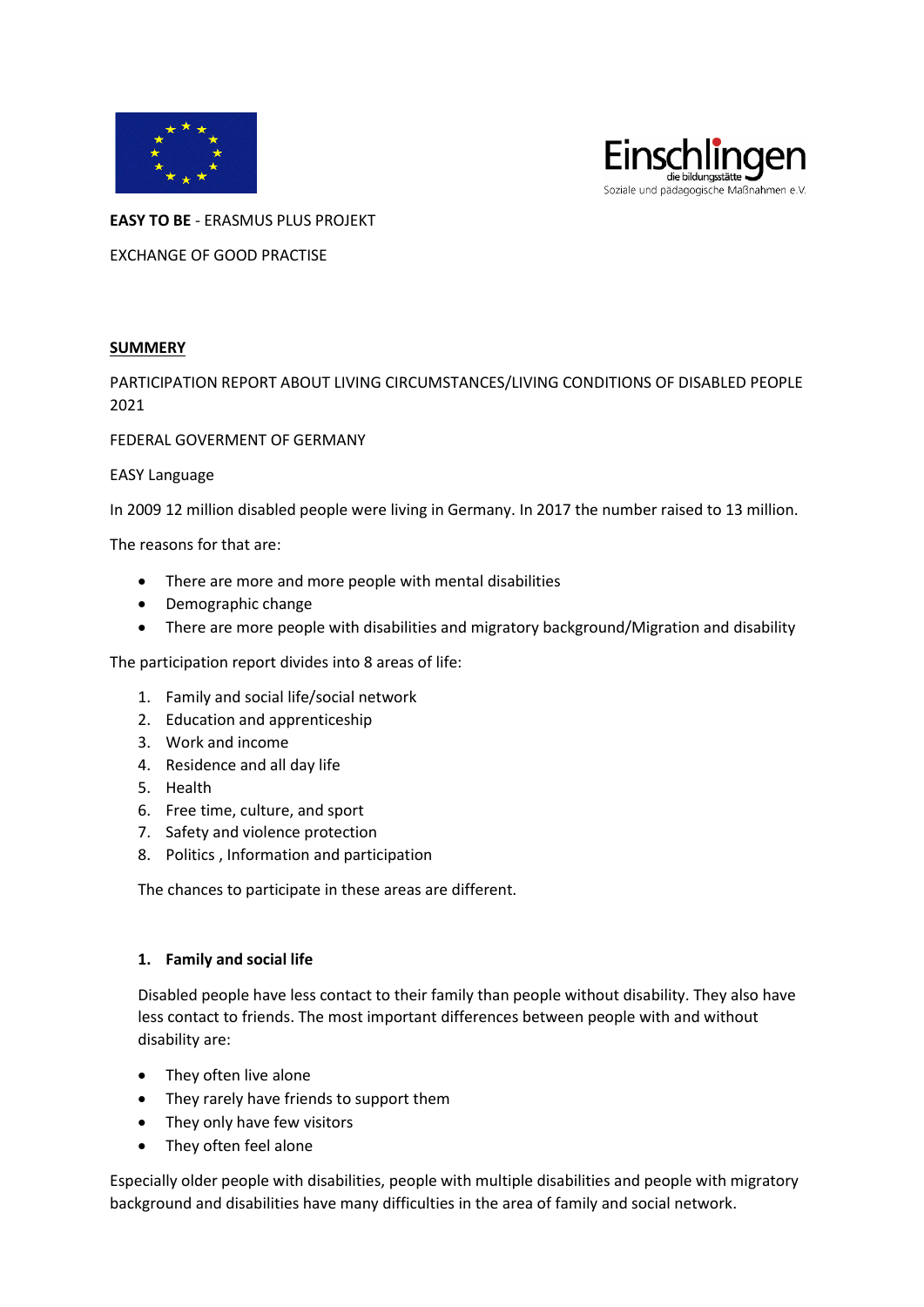# **2. Education and apprenticeship**

## Kindergarten and school

More and more children without disabilities visit f.e. schools or kindergarten together with children without disabilities. Disabled children get special support in these institutions. We can say this is a good development.

But: Many disabled children still visit special education schools/special needs schools. The number of children in special education schools has reduced only a little in the last 4 years.

## Apprenticeship

- Only one of one hundred disabled persons does an apprenticeship
- 23 % of all students at German universities have health problems. An analysis of these groups shows that 15 % of them are disabled. 11 from 100 students are disadvantaged during their studies because of their disability.
- In vocational further education participate the same number of disabled and non-disabled people. We can say this is a good development.

In summary we can say that there are still lots of barriers in the education and training systems for disabled people.

## **3. Work and income**

The economic situation of disabled people hardly changed in the last years. Most of them don't have a job, earn little money and usually don't have assets.

This is the reason why disabled people often have problems with poverty and worries.

### Working World

There are a lot of differences between people with or without disabilities on the labour market:

### **Income**

44 of 100 disabled people in Germany make their living with/live on their income from a job.

They often get income by government aids like:

- retirement pension
- Unemployment benefit
- Guaranteed pension

Especially disadvantaged/put at a disadvantage are:

- Women
- Disabled migrants
- Young adults with disabilities
- Handicapped people with more than 90 % invalidity

### **4. Residence and allday life**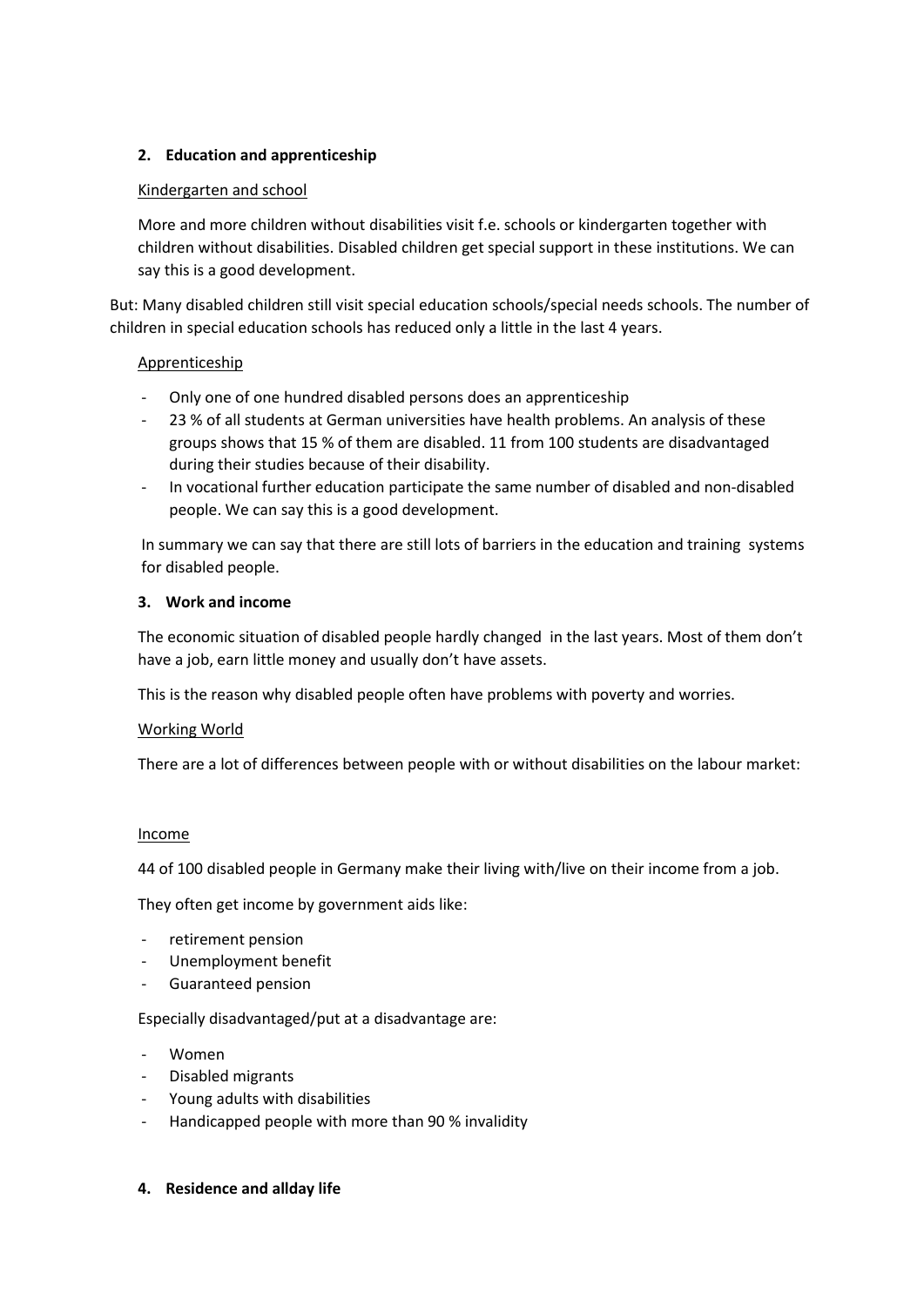## All-day life

Many disabled people say:

"I am other directed"/"I feel directed by others" = I can't live my life the way I want to

The following kinds of barriers disabled people define:

## Barrier free

There are only few barrier-free apartments in Germany.

Many disabled people live in nursing homes. From 2014 to 2018 more and more of them changed to assisted living. This is a good development.

### Barrier-free public transport

78 of 100 stations don't have stairs.

61 of 100 buses have a low entrance.

We can still find lots of barriers on the trains of German railway.

### **5. Health**

Many disabled people say: My health is not fine. They have more health problems than people without handicaps. For example they are much more sick and cannot go to work. They more often visit the doctor but the doctors' practices are often not barrier–free/accessible.

### Violence Experience

Disabled people experience much more violence than people without a disability.

The different types of violence are:

- Physical violence
- Sexual violence

(see information in chapter 7)

### **6. Freetime, Culture and Sport**

Disabled people are less satisfied with their free time than people without disabilities. This situation has not improved for last four years.

The reasons for that are:

- There are no adequate/proper leisure activities
- There is no access to leisure activities